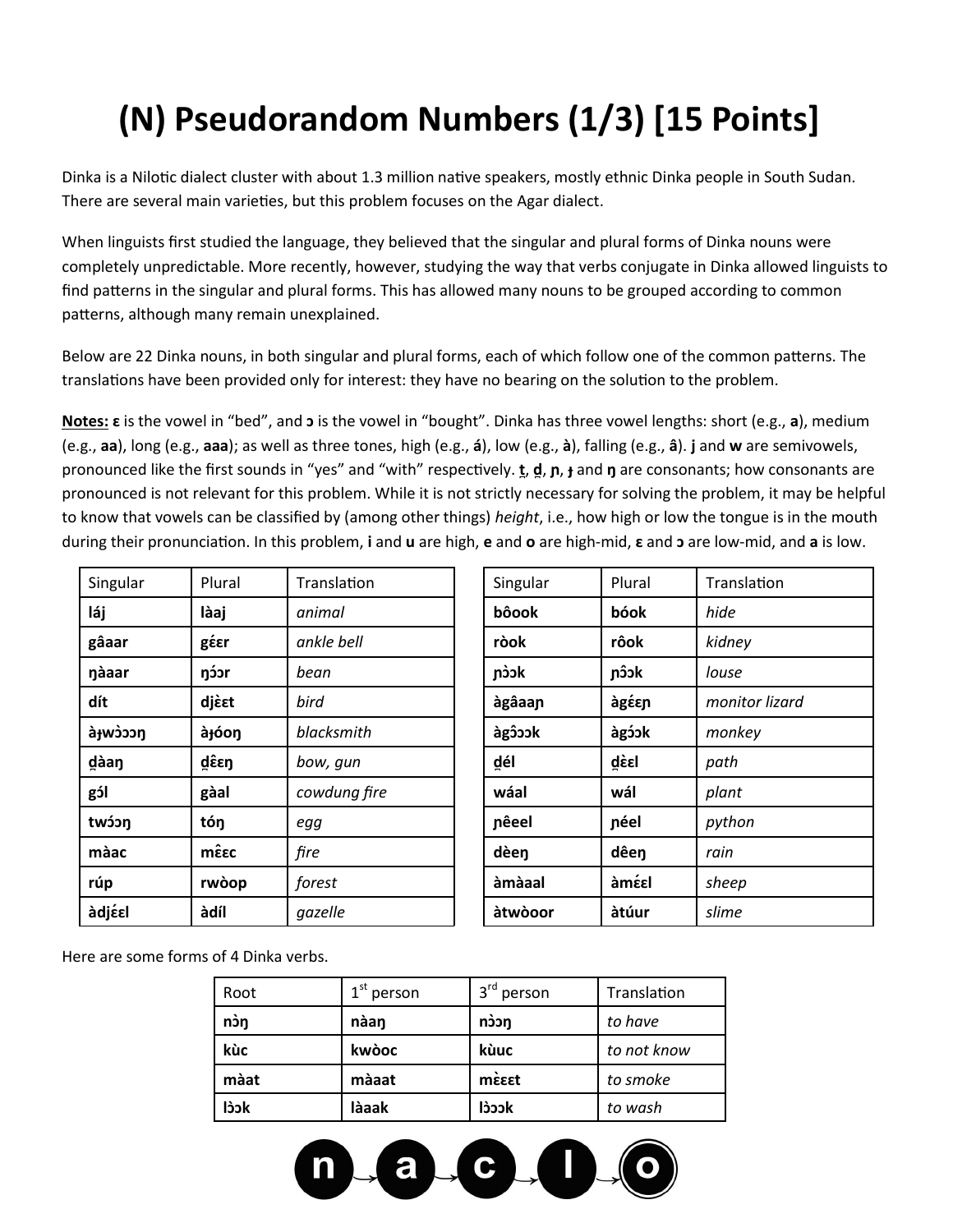## **(N) Pseudorandom Numbers (2/3)**

**N1.** Some singular or plural forms of Dinka nouns are given below. Only two of them follow one of the common patterns demonstrated above. Circle the letters ((a)-(f)) of those two forms.

|     | Singular | Plural | Translation   |
|-----|----------|--------|---------------|
| (a) | adeen    |        | beautiful one |
| (b) | miiit    |        | firefly       |
| (c) | wèeet    |        | metal         |
| (d) |          | tôon   | pot           |
| (e) |          | tâak   | evil spirit   |
| (f) |          | tûuŋ   | horn          |

**N2.** Assuming that the following verbs conform to one of the common patterns, fill in the blanks in the table below.

| Root | $1st$ person  | 3 <sup>rd</sup> person | Translation     |
|------|---------------|------------------------|-----------------|
| (a)  | jccćwl        | (b)                    | to be different |
| (c)  | (d)           | cèam                   | to eat          |
| pèec | <b>p</b> έεες | (e)                    | to loot         |
| wìc  | (f)           | wìic                   | to need         |
| (g)  | (h)           | bòok                   | to throw at     |

**N3.** Below are the singular or plural forms of 10 more Dinka nouns. Assuming that they conform to one of the common patterns, fill in (a)-(j) to predict the missing forms. If there is more than one possible prediction, give them all.

| Singular     | Plural | Translation    | Singular | Plural | Translation  |
|--------------|--------|----------------|----------|--------|--------------|
| (a)          | rím    | blood          | kók      | (f)    | hole in tree |
| (b)          | wíil   | bristle        | ràaan    | (g)    | person       |
| ànâaar       | (c)    | buffalo        | (h)      | léek   | pestle       |
| <b>PEEEC</b> | (d)    | fish           | ról      | (i)    | voice        |
| (e)          | kàal   | hole in ground | jìit     | (j)    | well         |